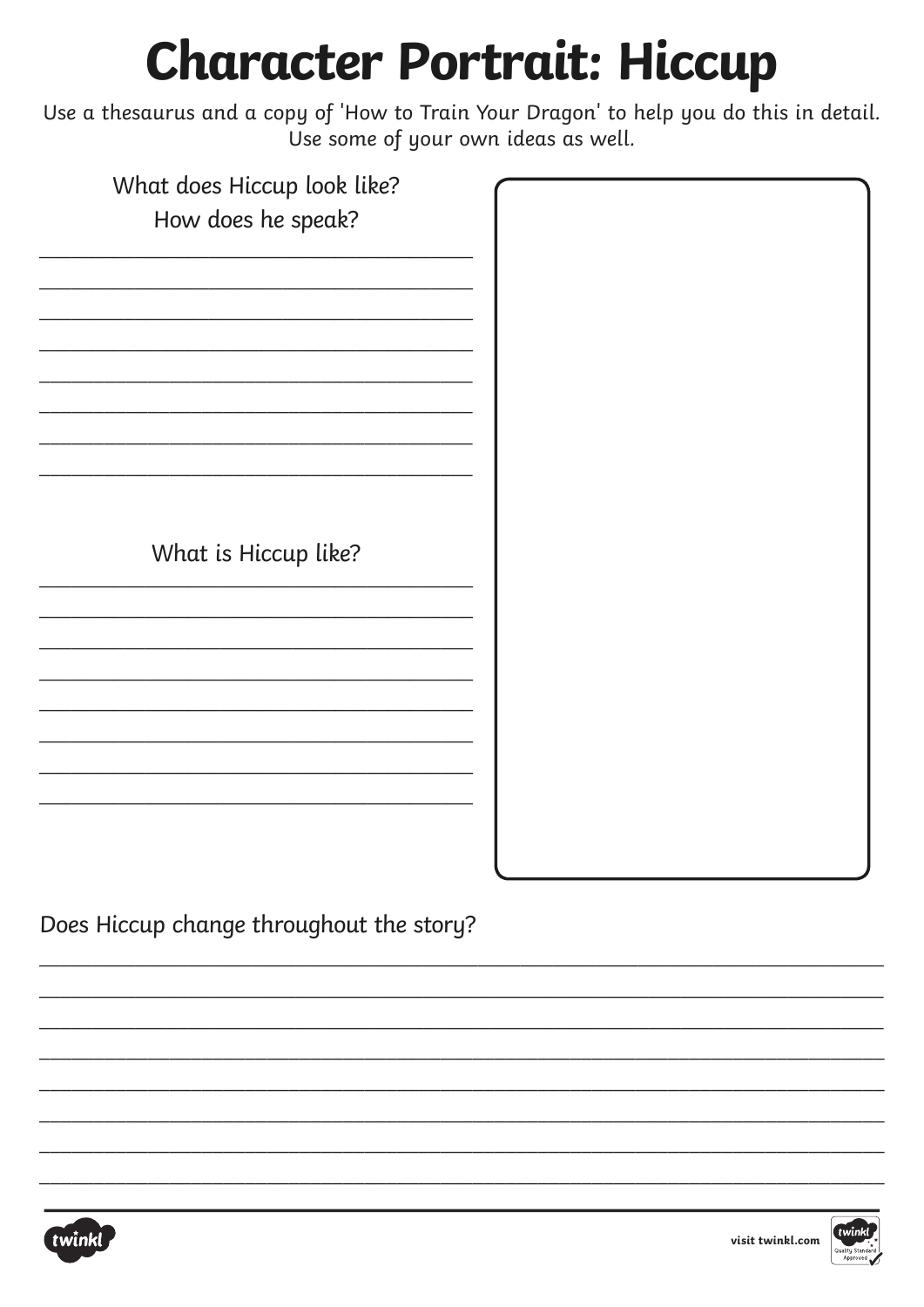## **Character Portrait: Hiccup**

Use a thesaurus and a copy of 'How to Train Your Dragon' to help you do this in detail. Use some of your own ideas as well.

| Words and phrases about how Hiccup<br>looks: |  |
|----------------------------------------------|--|
|                                              |  |
| Words and phrases about how Hiccup           |  |
| acts                                         |  |
|                                              |  |
|                                              |  |

Would you like to be Hiccup's friend? Give reasons why.